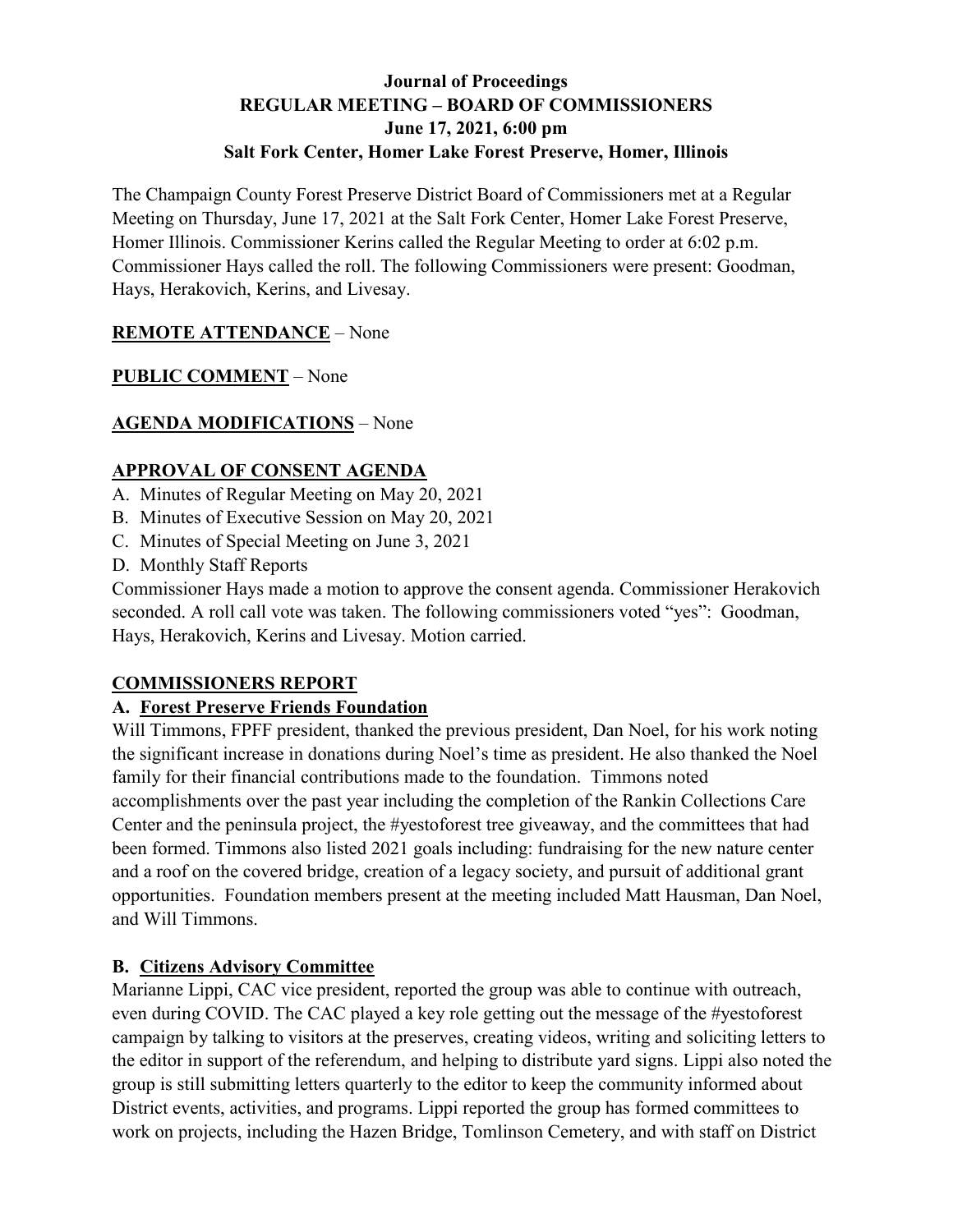### **Regular Meeting June 17, 2021**

#### **Page 2 of 5**

sustainability issues. CAC members present included Marianne Lippi, Fred Bunting, Katrina Kotowski, Steve Franke, Fred Newport, Greg Walburg, and Nancy Elliot. Livesay thanked the CAC for all their efforts, but particularly for the role they played in the successful referendum campaign. She also thanked Commissioner Hays for his work with the group.

# **C. Commissioner Comments**

Commissioners cited the following items from staff reports and observations:

- Lake of the Woods boat rentals
- Golf play numbers
- List of completed capital projects
- Campground attendance numbers
- River Bend road and trail improvements
- Interpretive Center resident animal enrichment
- Programs held at the interpretive center, museum, and golf course
- The increase in LOW peninsula usage
- Filling the Homer Lake full-time staff position

Commissioner Goodman thanked the District's finance staff for their work on the 2020 audit.

Commissioner Kerins thanked staff for handling the complaint regarding a museum exhibit piece, as presenting accurate history is the mission of the museum.

### **Executive Director Report**

**A. Announcements** – Executive director Wuellner noted that Matt Kuntz and the Middle Fork River Forest Preserve would be honored at the upcoming Toast to Tourism event hosted by Visit Champaign County. The award, which was submitted by Dave Leake, honors staff and the District for the Dark Sky Park designation at Middle Fork.

#### **PRESENTATIONS**

# **A. Kickapoo Rail Trail: Status Update**

Daab and Moen gave a visual presentation on the KRT trail, noting its history, status of construction, funding, amenities updates, development of a Friends group, and other trail news.

### **B. 2020 Audit**

Hope Wheeler, representing CliftonLarsonAllen, gave a visual presentation on the District's 2020 audit that was conducted by the firm. Commissioners confirmed depreciation information and inquired about the adequacy of financial policies and staffing. Ms. Wheeler noted as the District is considered a small agency, its current staffing allows for adequate separation of duties. She also commended the District on the addition of a full-time assistant director position. Commissioners and Finance Director, John Baker, thanked Ms. Wheeler for CLA's work on the audit and for attending the meeting.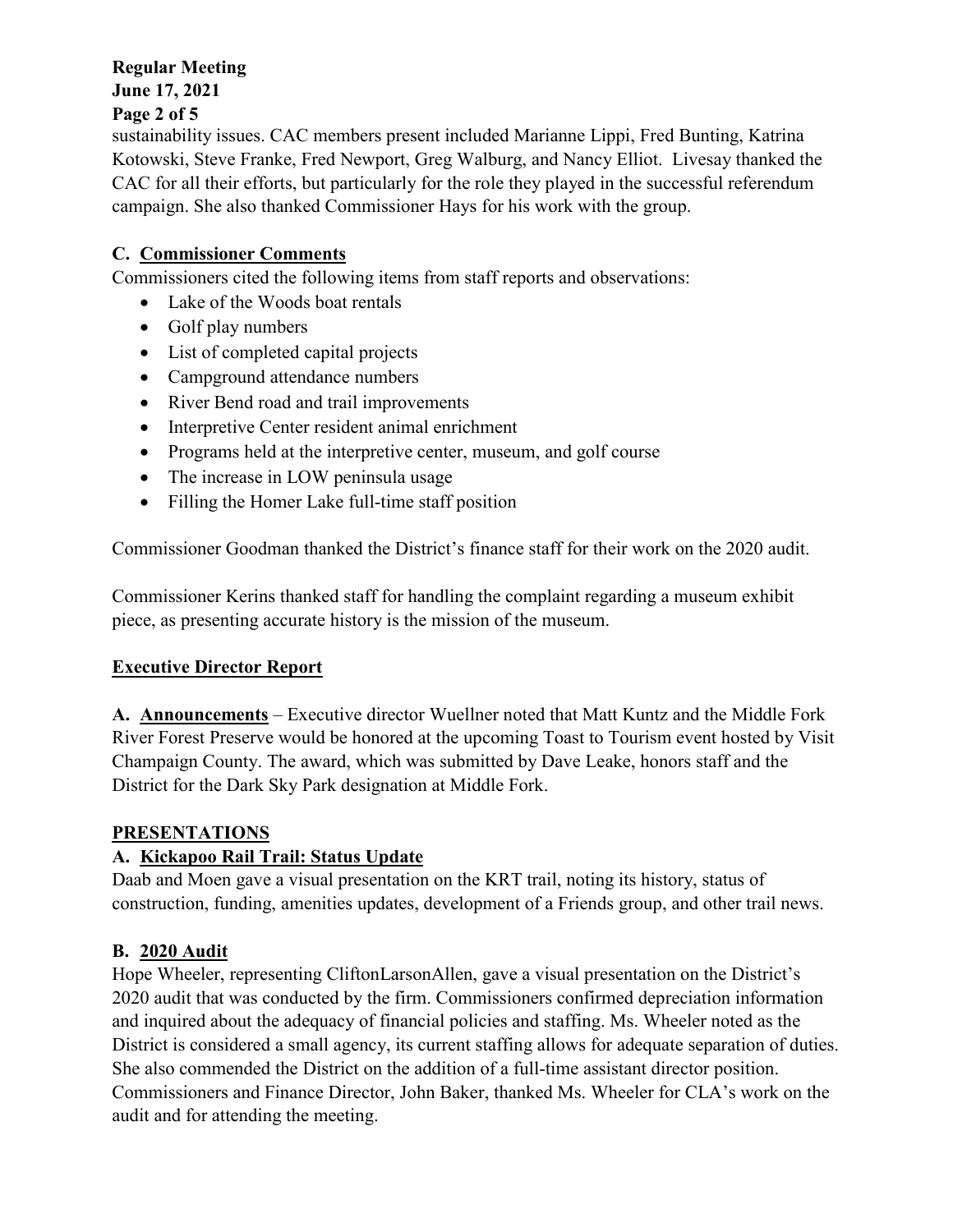#### **Regular Meeting June 17, 2021 Page 3 of 5**

#### **OLD BUSINESS** - None

#### **NEW BUSINESS**

#### **A. Disbursements for Approval**

Commissioner Goodman moved to approve the payment of \$220,050.43 in disbursements dated May 21, 2021 through June 17, 2021. Commissioner Herakovich seconded. A roll call vote was taken. The following commissioners voted "yes": Goodman, Hays, Herakovich, Kerins and Livesay. Motion carried.

#### **B. Treasurers Report - May**

Commissioner Goodman moved the Board approve the May 2021 Treasurer's report. Commissioner Livesay seconded. A roll call vote was taken. The following commissioners voted "yes": Goodman, Hays, Herakovich, Kerins and Livesay. Motion carried.

#### **C. Resolution 2021-07 Public Museum Capital Grant, Discovery Garden Green house**

Commissioner Hays moved the Board approve Resolution 2021-07, authorizing the application for a Public Museum Capital (PMC) grant administered through the Illinois Department of Natural Resources (IDNR) for replacement of the Discovery Garden Greenhouse. Commissioner Livesay seconded. Planning Coordinator, Bridgette Moen, gave an overview of the document that was included in the Board packet. Commissioners asked if some of the construction would be done by District staff. Moen noted with this type of grant, contracted prevailing wage entities would be used. A roll call vote was taken. The following commissioners voted "yes": Goodman, Hays, Herakovich, Kerins and Livesay. Motion carried.

#### **D. CAC Appointment**

Commissioner Hays moved the Board approve the appointment of Jon Hoekstra for a 6-month term (to fill a spot vacated by Tim Oravec) beginning immediately. Commissioner Goodman seconded. Commissioner Herakovich stated she was glad to see the seat filled without an absence. A voice vote was taken. Motion carried.

#### **E. Request to Acquire Artifacts**

Commissioner Livesay moved the Board approve the request to acquire items listed below, including the Beck, Espeseth, Snyder, Garvey-Leigh, McCollum, Dorward, Bergfield, and Fink offers for the inclusion in the museum's permanent collection. Commissioner Herakovich seconded. Herakovich thanked the museum advisory committee and staff for their work. A voice vote was taken. Motion carried.

#### **F. District -Generated Collections**

It was noted that no Board accession action is needed, as the items listed on the Board report were found on District property and thus belong to the District. Information on the items was shared for the Board.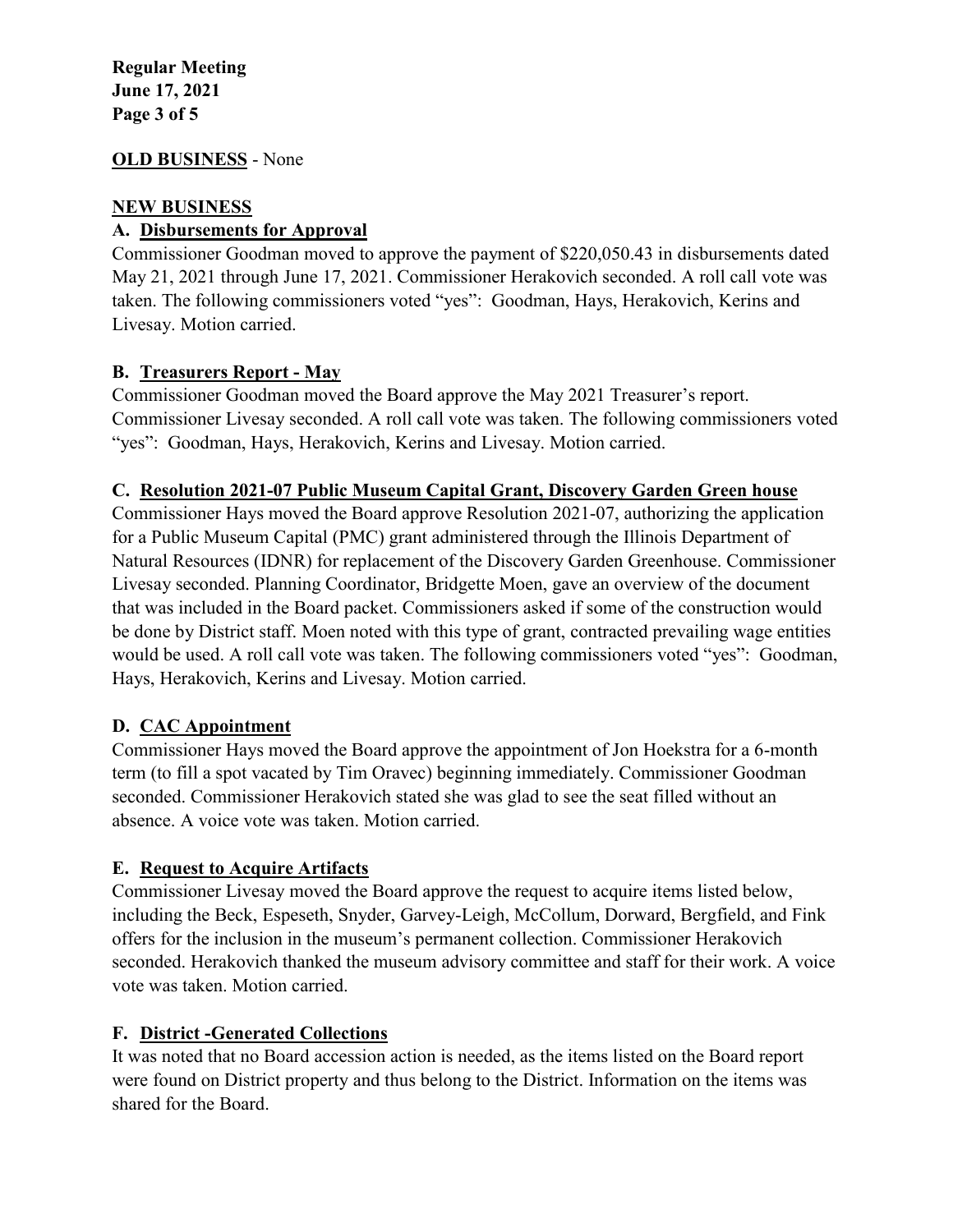**Regular Meeting June 17, 2021 Page 4 of 5**

#### **G. Request to Accept 2020 Audit**

Commissioner Goodman moved the Board accept the 2020 District Annual Financial Report. Commissioner Herakovich seconded. Commissioners thanked staff and the CliftonLarsonAllen audit team for their work. A voice vote was taken. Motion carried.

#### **H. Elks Lake Pavilion Roof Replacement**

Commissioner Livesay moved the Board approve the bid for Elks Lake Pavilion roof replacement (Material and Installation) at Lake of the Woods Forest Preserve from Otto's Construction LLP of Humboldt, Illinois, for Sixty-One Thousand Six Hundred Fifty and 00/100 (\$61,650.00). Commissioner Herakovich seconded. Commissioners asked staff if they knew why there were not many bids submitted. Moen noted the bid announcement was advertised in the newspaper, sent locally to roofing contractors and local union shops, and listed on the District website. Moen said many roofers are extremely busy right now with roofing work caused by hail damage, resulting in the fewer than usual number of bids. Commissioners commended the specification calling for a more sustainable metal roofing product. A roll call vote was taken. The following commissioners voted "yes": Goodman, Hays, Herakovich, Kerins and Livesay. Motion carried.

### **I. Kingfisher Kayak License Agreement**

Commissioner Hays moved the Board authorized the Executive Director, Mary Ellen Wuellner to execute the license agreement with Kingfisher Kayaking regarding kayak and canoe excursions. Commissioner Livesay seconded. Daab gave an overview of the information that was included in the packet and noted a representative from Kingfisher was present if additional information is needed. Hays noted he was glad to see ways of getting more users on the area rivers. Commissioners questioned the locations for the drop offs/pickups and parking. It was noted the places that are currently being used under the special use permit for pick up/drop off including a private residence. Commissioner concerns included: adequate parking at Collins Pond, slope erosion at Collins Pond put in spot, form of the agreement between Kingfisher and the private property owner for take out on the Salt Fork, adequate safety information and training provided to kayakers prior to rental, written notice to patrons that Kingfisher Kayaking is a separate entity from the CCFPD, and staff time and other costs involved in readying areas for use.

Livesay noted she is not comfortable at the current time with the Salt Fork River being used, as the parking lot at Collins Pond is not adequate to accommodate current visitors plus the new kayak use. The board's consensus allows for the Executive Director to execute an agreement with Kingfisher only for the Sangamon River. In the meantime, the board directed staff to evaluate the areas to be used for put in/take out locations, review industry safety standards for patron training on boat usage, getting a written copy of the agreement and insurance information for private property take out areas, and considering the first year a pilot program. Board members agreed that the maximum use of the Collins Pond parking area should be limited to